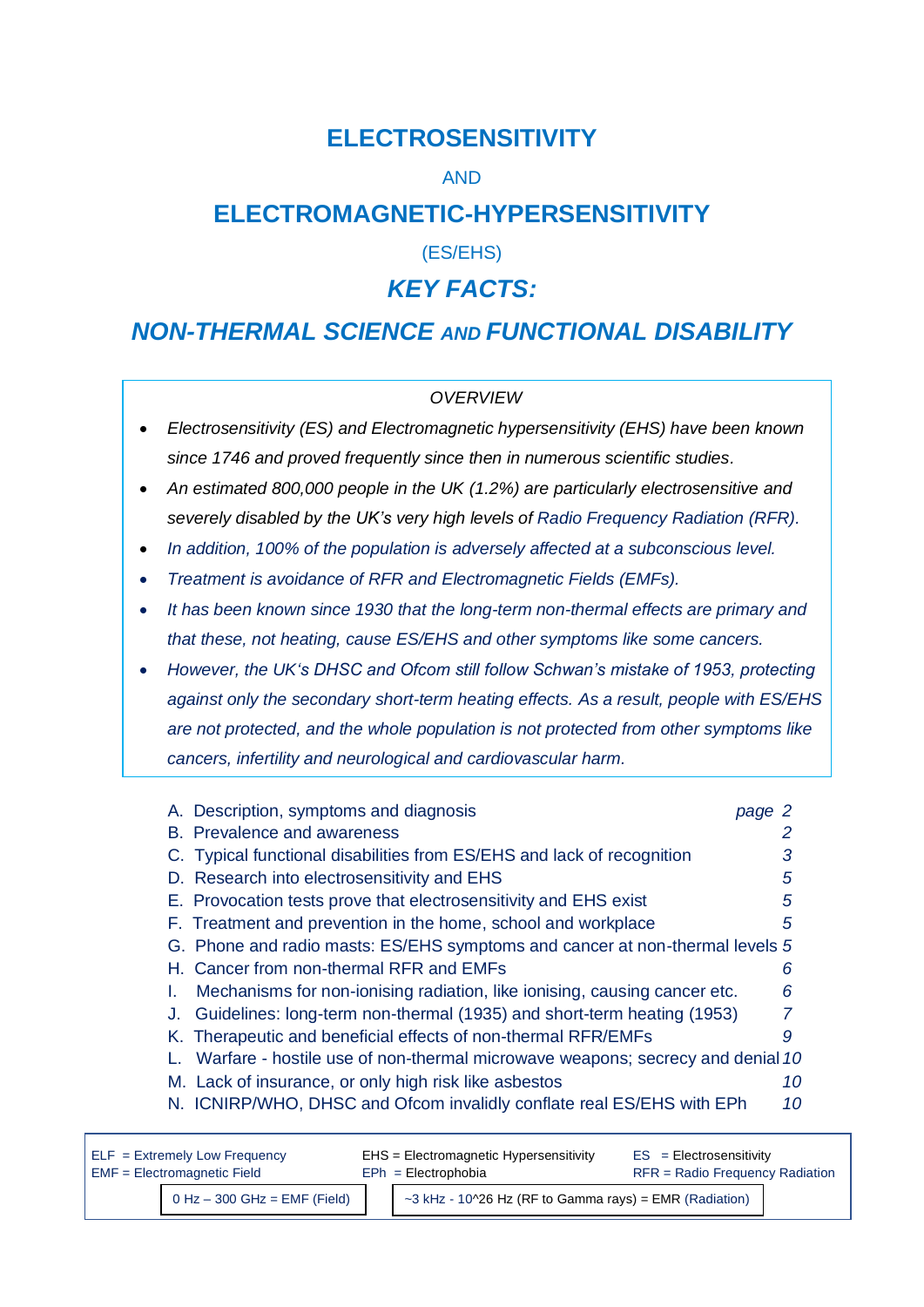- *A. Description, symptoms and diagnosis*
- 1. **Electrosensitivity (ES) and Electromagnetic-Hypersensitivity (EHS)** are **physical intolerances**.
- 2. **ES/EHS** leads to environmental **functional disability** caused by:
	- Radio Frequency Radiation **(RFR)** *- e.g. mobile phones, cordless phones, masts, WiFi, Bluetooth, smart meters, Wifi baby alarms, Bluetooth hearing aids, fitbits, CFLs, LEDs, TETRA, satellites.*
	- Electromagnetic Fields **(EMFs)** *- e.g. dirty electricity, electric cars, house wiring, powerlines.*
- 3. **Common symptoms of electrosensitivity** *(it is multi-systemic and can affect all neural pathways)*: headaches, skin/eye problems, insomnia, fatigue, anxiety, memory loss, confusion, sharp or burning pains especially in the head, muscles and peripheral nerves, heart palpitations, irritability, cancers, nausea, nosebleeds, chemical/light sensitivity, imbalance, vertigo, tinnitus.
- 4. **Other names** for ES/EHS: **Radio Wave Sickness** (1932), **Microwave Sickness** (1964), **El-Allergy** (2000), **Ideopathic Environmental Intolerance - EMF** (2005), **EMF Intolerance Syndrome** (2009).
- 5. **International Classification of Disease Codes** for ES/EHS: **ICD-10-CM W90.0** (RFR), **W90.8** (ELF).
- 6. **Mechanisms:** e.g. blood-brain-barrier permeability, cryptochromes, demyelination, Hsp70, mast cells, retrovirus, oxidative stress, ROS, trigeminal & vagal nerves, voltage-gated calcium channels (VGCC).
- **7. Diagnosis of ES/EHS** has been made by some UK **NHS hospitals, consultants and GPs** since 2013. Diagnosis involves a **clinical history of RFR/EMF sensitivity and exposure**. 20-60% of cases can also be shown in positive results from other tests e.g. 3d fMRI, cerebral blood perfusion scans (UCTS), DNA, H, HRV, Hsp, MT, sAA, TSH, but this can vary according to individual genetic haplotypes. The Nordic Council of Ministers' **diagnostic test** (2000): **eliminating** RFR/EMF **eliminates** ES symptoms**.**
- 8. **Conditions related** to ES include: Amyotrophic lateral sclerosis (ALS), Autism, Brain tumours, some Cancers, Chemical/Light Sensitivity, Chronic Fatigue Syndrome/ME, Demyelinating conditions, Type 2 Diabetes, Leukaemia, Mitochondrial diseases, Multiple Sclerosis, Obesity, Post Viral Syndromes, etc.
- 9. **Viruses:** studies since 1960 show that EMFs/RFR can reduce immunity and thus increase susceptibility to viral infections, while it has long been known that viruses can react to geomagnetic perturbations.
- *B. Prevalence and awareness*
- 10. **Electrosensitivity** was first shown **in electrical researchers: ES** in **1733** (du Fay), **EHS** in **1746** (Trembley FRS, after the Leiden jar was invented); from **1932 in electrical, radio and radar workers**.
- 11. Since the 1980s, **mobiles, computers and Wifi** caused ES/EHS to spread into the **whole population**.
- 12. Current **prevalence:** an estimated 1.2% (804,000 in UK) of the population has **severe sensitivity** and is **severely disabled**, 4% (2.7m) has **moderate sensitivity** (UK government-sponsored surveys), 80% has **conscious sensitivity** (e.g. chronic inflammation), and all humans - 100% - have **subconscious sensitivity**.
- 13. Thus the estimated percentage of people in the UK severely disabled by RFR/EMFs (1.2%) is over twice the number of Registered Blind & Partially Sighted (0.5%) and closer to those with Autism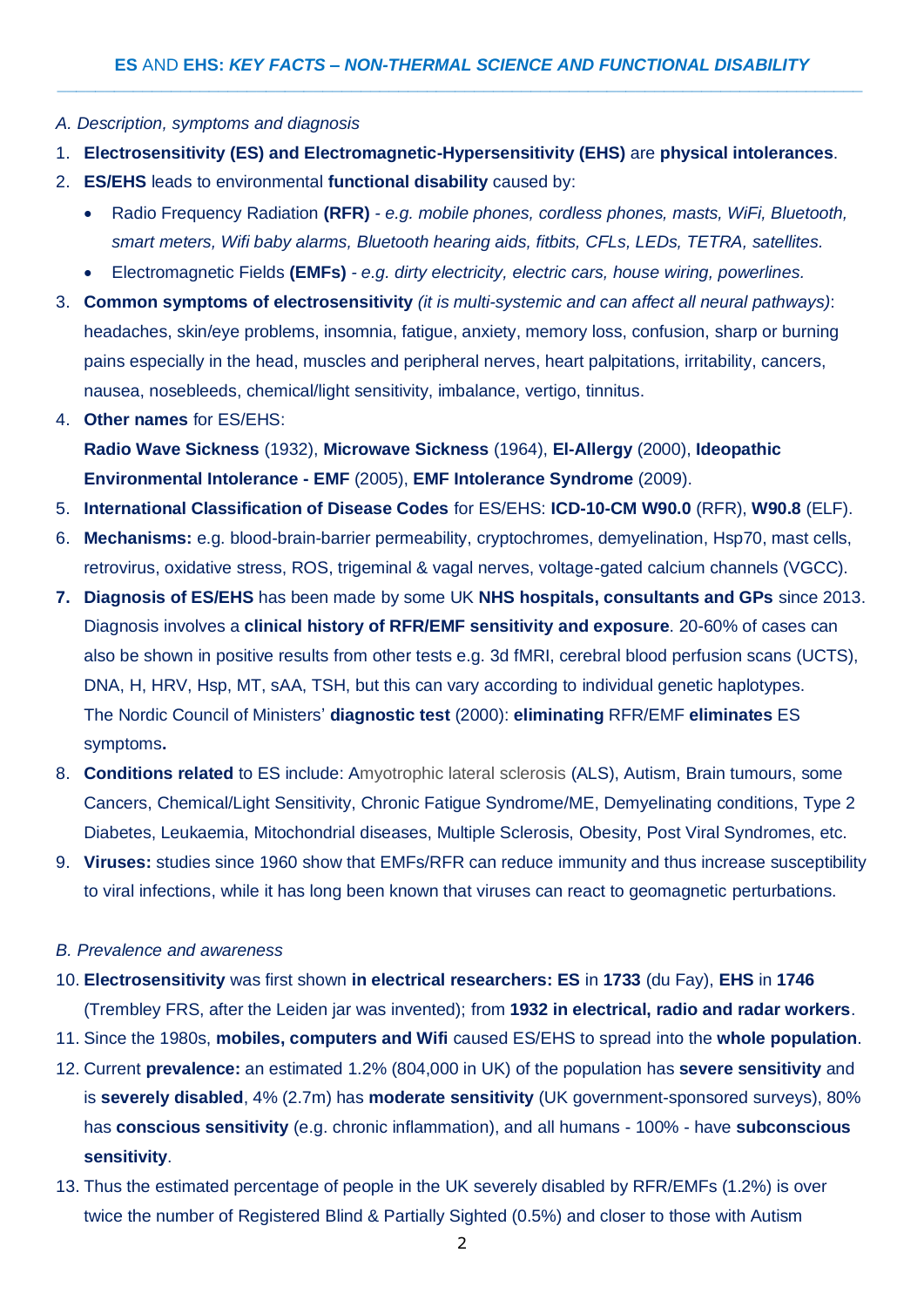(1.04%), Dementia (1.3%) and Wheelchair users (1.87%).

However, as a **Hidden Disability**, ES/EHS is **less well known** than many other disabilities.

- 14. **RFR/EMFs affect all health,** but I**ndividual sensitivity** depends on age, genetics, inflammation, etc.
- 15. **Humans are sensitive to geomagnetic disturbances**, eg sferics, solar/lunar effects, thunderstorms.
- 16. **Wildlife sensitivity**: all animals, plants, birds and insects, like humans, are sensitive to RFR/EMFs.
- 17. Up to **some 90% of people and their doctors may be unaware of their ES/EHS** because

(a) it is difficult to imagine that a common substance such as RFR/EMFs would be **allowed** in society when it has been known since 1932 to cause symptoms of ES/EHS and, from 1953, cancers;

- (b) it is **unseen** and most people do not feel it;
- (c) many doctors **lack sufficient training in environmental medicine**;
- (d) it is **hard to notice the link** between RFR and ill health, except for a very small number who, e.g.:
	- develop tinnitus or a brain tumour in or near the ear where they always hold their mobile phone,
	- often feel ill with symptoms they later discover are ES/EHS in a particular room or place when the Wifi is switched on,
	- feel stabs of pian from a neighbour's smart meter when it transmits to a mast when there is nothing in their own property likely to cause such ill health,
	- develop what they later discover are ES/EHS symptoms when a mast is switched on nearby,
	- develop what they later discover are ES/EHS symptoms when they move into a flat with a mast on the roof above or a substation in the basement below.
- (e) It took researchers with detection meters to find out why children in just two classrooms in a primary school were consistently ill with headaches, nosebleeds, earaches etc.. They discovered a narrow beam of radiation from a nearby phone mast, which was otherwise blocked by adjacent buildings, passing through just these two classrooms. The children were healthy in the other classrooms.

## *C. Typical functional disabilities from ES/EHS and lack of recognition*

### 18. **People with ES/EHS** can find the following **everyday tasks difficult or impossible**:

- (a) Accessing log-ins, e.g. bank accounts, university portals or other Apps, where two-factor authentication requires a number or message to be sent to a mobile phone, but not to a wired landline telephone.
- (b) Accessing organisations which rely on communication and messages which is only by mobile phone or uses Apps available only on mobile phones and not on computers with cabled internet.
- (c) Downloading information where Wifi is required, e.g. Kindle books, log-ins, WhatsApp etc.
- (d) Some severe cases of ES/EHS can also prevent the use of computers and laptops even with wired internet connection rather than Wifi, making emails, online bank accounts, online reporting to utility companies, online booking events, and online accessing information etc impossible.
- (e) Some severe cases of ES/EHS prevent even the use of landline telephones.
- (f) Accessing places where Wifi is provided eg libraries, schools, shopping centres.
- (g) Accessing places where mobile phones are allowed e.g. shops, transport, stations, airports.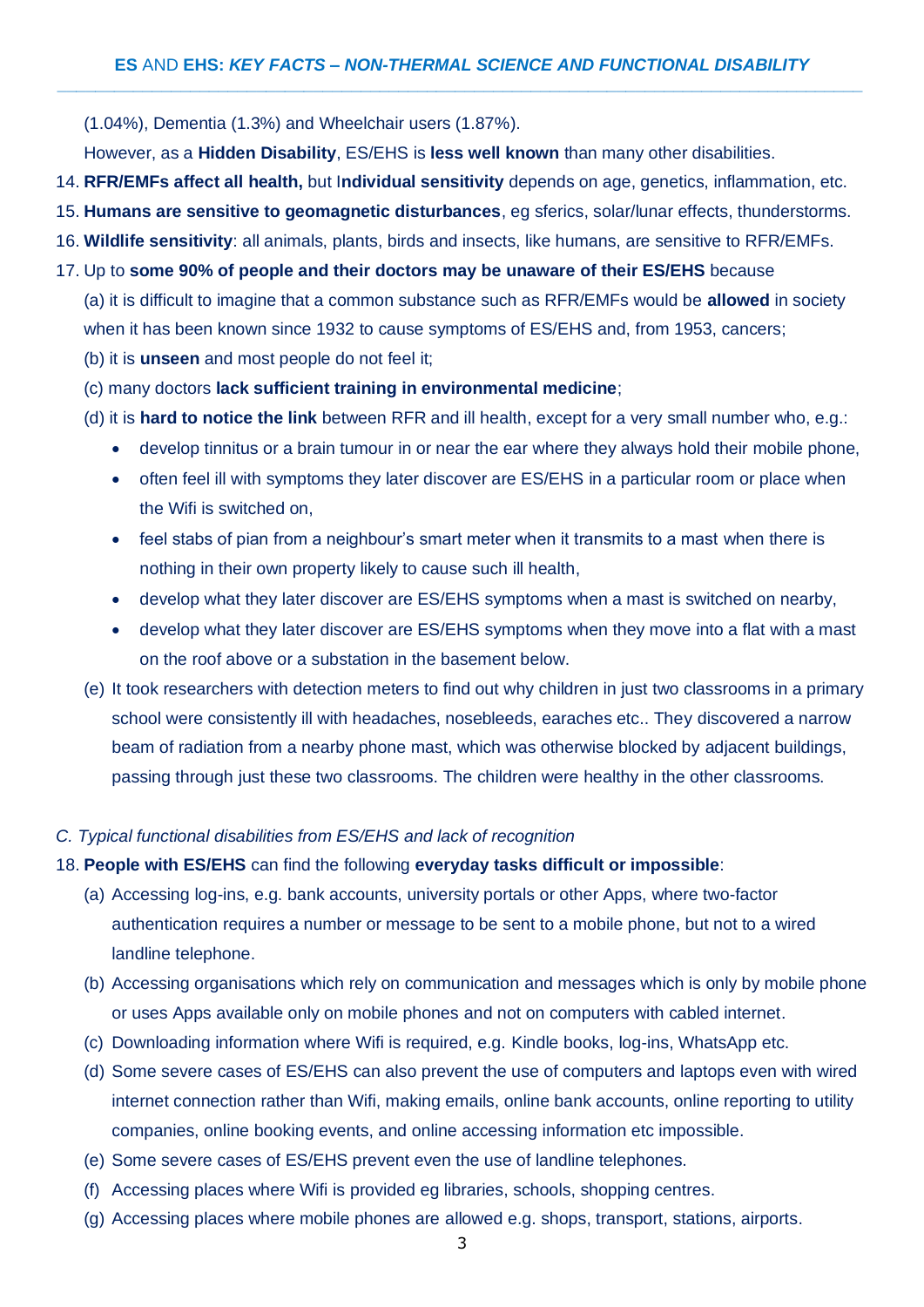- (h) Accessing places where wireless smart meters have been installed.
- (i) The use of Wifi, mobile phones and wireless smart meters applies to both an individual's property if shared with other people, and to the radiation from a neighbouring house invading the person's house, flat or garden, or public roads where they expect to be able to walk without being harmed.
- (j) ES/EHS can make it impossible for a person with this condition to stay in most hotels, visit many theatres or public places like shopping centres, travel on buses or trains with Wifi and other people using mobile phones, visit or stay in a relative's or friend's house, sit next to a person with a mobile phone switched on, communicate with others where all old telephone public call boxes have been removed, find out information only available via downloading or scanning a QR code on a mobile.
- (k) Accessing areas without adaptive power control for Wifi, smart meters, satellites and some masts, where the antenna emit radiation at full power at all times even when not used for communication.
- (l) Accessing homes and offices using radiation for the Internet of Things (IoT) where 'white' kitchen appliances, boilers, doorbells and security devices often lack switches to turn off the radiation.
- (m)Accessing cars and other vehicles where Bluetooth or Wifi cannot be turned off easily.
- (n) Accessing cars or taxis using mobile phones as live Satnavs, or being in the car behind or in front.
- (o) Purchasing hearing aids, baby monitors and computer printers which do not use Bluetooth or Wifi.
- (p) Accessing studios, stages, churches, schools, university lecture theatres, museums, National Trust houses and gardens, and performance venues using radio mikes, Wifi and radio communications.
- (q) Accessing workplaces, schools, streets, homes etc near to mobile phone masts.
- (r) Some people in the UK are forced by RFR/EMFs to live in only part of their home and garden.
- (s) Some people are forced to flee from their homes and families to live in cars or tents in wilderness areas with no man-made mobile phone radiation, if they can and if such places still remain.
- (t) A few have committed suicide from total social rejection, DHSC(/Ofcom) denial and severe ill health.
- (u) From 2020, the UK has allowed satellites to deploy harmful 5G radiation from space. People with ES/EHS and others reported new and sometimes continuing ill health after this radiation began, even when the individuals concerned did not know of its activation beforehand.
- 19. Although **the Council of Europe Parliamentary Assembly** voted in 2011 that **member states should provide zones free of radiation** for their citizens disabled by ES/EHS, the UK has not yet done so.
- 20. Following **Sweden in 2000,** and **Canada and the USA subsequently,** some countries have **specifically recognised people with functional disabilities caused by ES/EHS**. Some countries have, e.g., provided train carriages without Wifi and without mobile phones, or paid for people with ES/EHS to shield their homes, or provided specific advice to employers on making workplaces healthy and safe for people with ES/EHS. The UK has not yet done so and the DHSC/UKHSA/PHE followed by Ofcom still denies that real ES/EHS exists.
- 21. Over 80 people, each with their MPs' support, **complained to the PHSO** in 2014 about PHE's failure to accept the science on ill health from RFR/EMFs. In 2020 the PHSO finally announced that PHE (now UKHSA) was not required to follow the majority or mainstream science, or even mention it, since they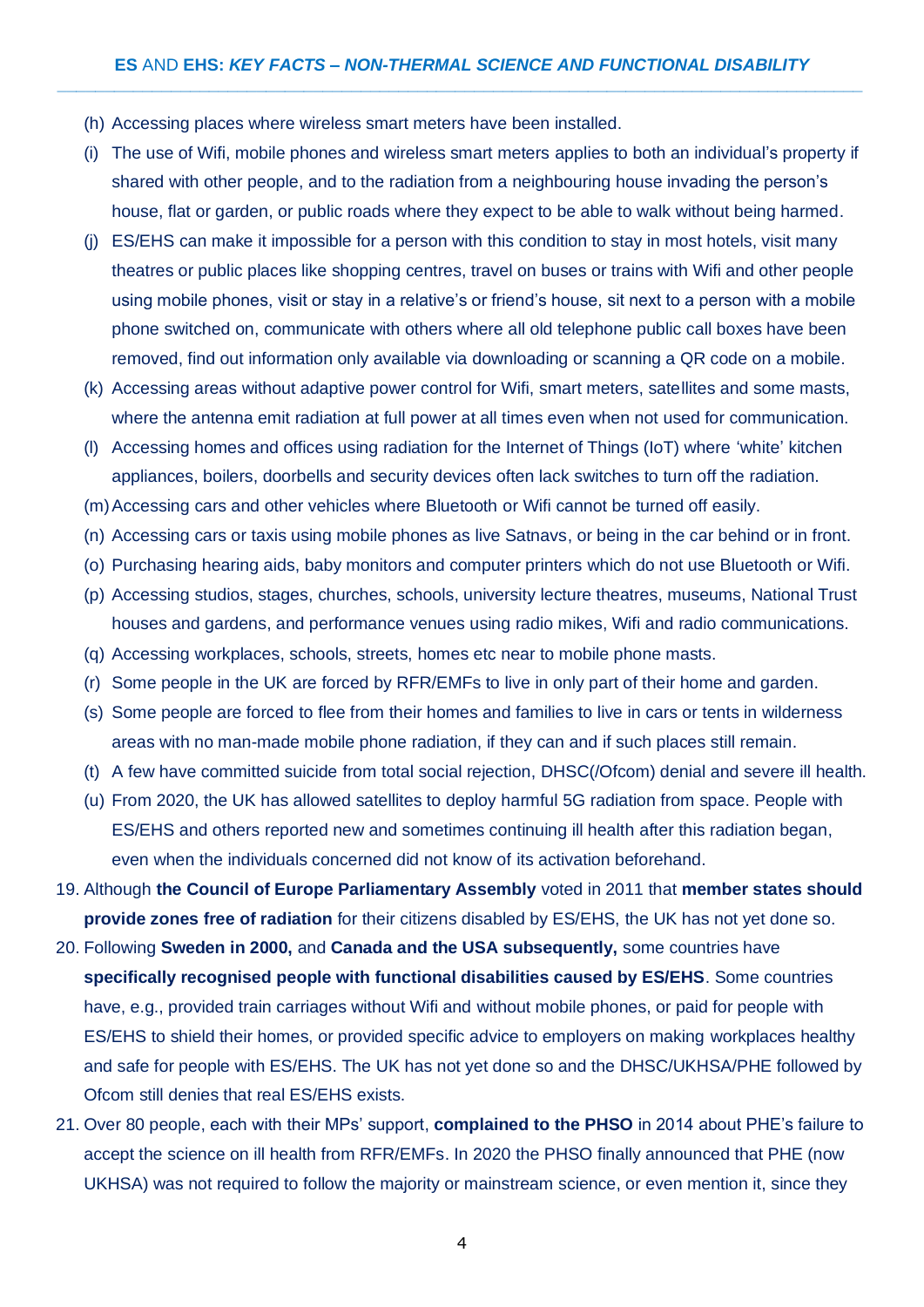could make any claim they wished. Therefore the PHSO prevented the representatives of the estimated 800,000 people severely disabled with ES/EHS from achieving recognition, justice or help.

22. DHSC/Ofcom's choice of **heating** guidelines in 2020 means people severely disabled with ES/EHS are unable to live a life with social, educational and health opportunities **equal to those of other people**.

#### *D. Research into electrosensitivity and EHS*

- 23. **ES research began in 1730** at the Royal Society London (Stephen Gray FRS, the 'father of electricity').
- 24. Adverse health or **Electrosensitivity symptoms** were reported in 1733 and **EHS effects** in 1746.
- 25. **Russia and Poland researched most effects by 1970**. In the US, Glaser listed 2,300 studies in 1972.
- 26. The discovery of myelin's saltatory conduction (1939), led to understanding **demyelinating** conditions.
- 27. **Calcium voltage-gated channels** were discovered to be an ES pathway in 1974 by DARPA scientists. 28. **Cryptochromes**, proteins sensitive to EMFs and RFR, were discovered in 1980.
- 29. The USA's **DARPA Project Iceman** (2020) is to prevent **harmful ES/EHS symptoms** in aircraft crew.
- 30. **Centres include:** ARTAC Paris, Breakspear Herts UK, CES Moscow, DARPA Caltech California, EMC Dallas Texas, HUSM Lleida Spain, JMU Virginia USA, Toronto WCH Canada, UC San Diego California.
- *E. Provocation tests prove that electrosensitivity and EHS exist*
- 31. **Conscious provocation tests** since 1991, where each individual is tested for the specific frequencies to which they are sensitive under appropriate conditions, show **100% accurate and correct responses**, providing proof of ES/EHS at a **conscious as well as a subconscious level**.
- 32. **Conscious** psychological tests **sponsored by the UK government and the mobile phone industry under MTHR** predictably failed to provide proof, as did almost all other MTHR studies, partly because results were averaged and not **individual**, because the subjects were **unscreened** for whether they had ES/EHS, and because of **inappropriate conditions**, excluding severe cases of ES/EHS. In fact some individuals were proven as responding consistently and accurately to RFR/EMF provocation but individual results were not published or the studies assumed failure if they did not find 80% in total.
- 33. Some research fails to allow for conscious symptoms caused by **entrainment** of pain pathways.
- 34. Evidence from **personal dosimeters** attached to the subject's body shows a **consistent correlation** between **symptoms** and **high exposures**.
- 35. Dosimetry data reflect **individual experiential evidence,** as from 1733 when ES was first recorded.
- 36. The **mast studies** (see below) prove beyond all reasonable doubt that in blinded situations people are **sensitive to RFR** with the **specific symptoms** identified since 1733 as related to ES/EHS.

## *F. Treatment and prevention in the home, school and workplace*

37. **The key treatment is avoiding RFR** (e.g. WiFi, smart meters, mobiles, masts) especially in bedrooms.

38. Some ES/EHS people use military-style **shielding** with silver netting or protective clothing, or **live far from man-made radiation** if they can find anywhere without man-made RFR environmental pollution.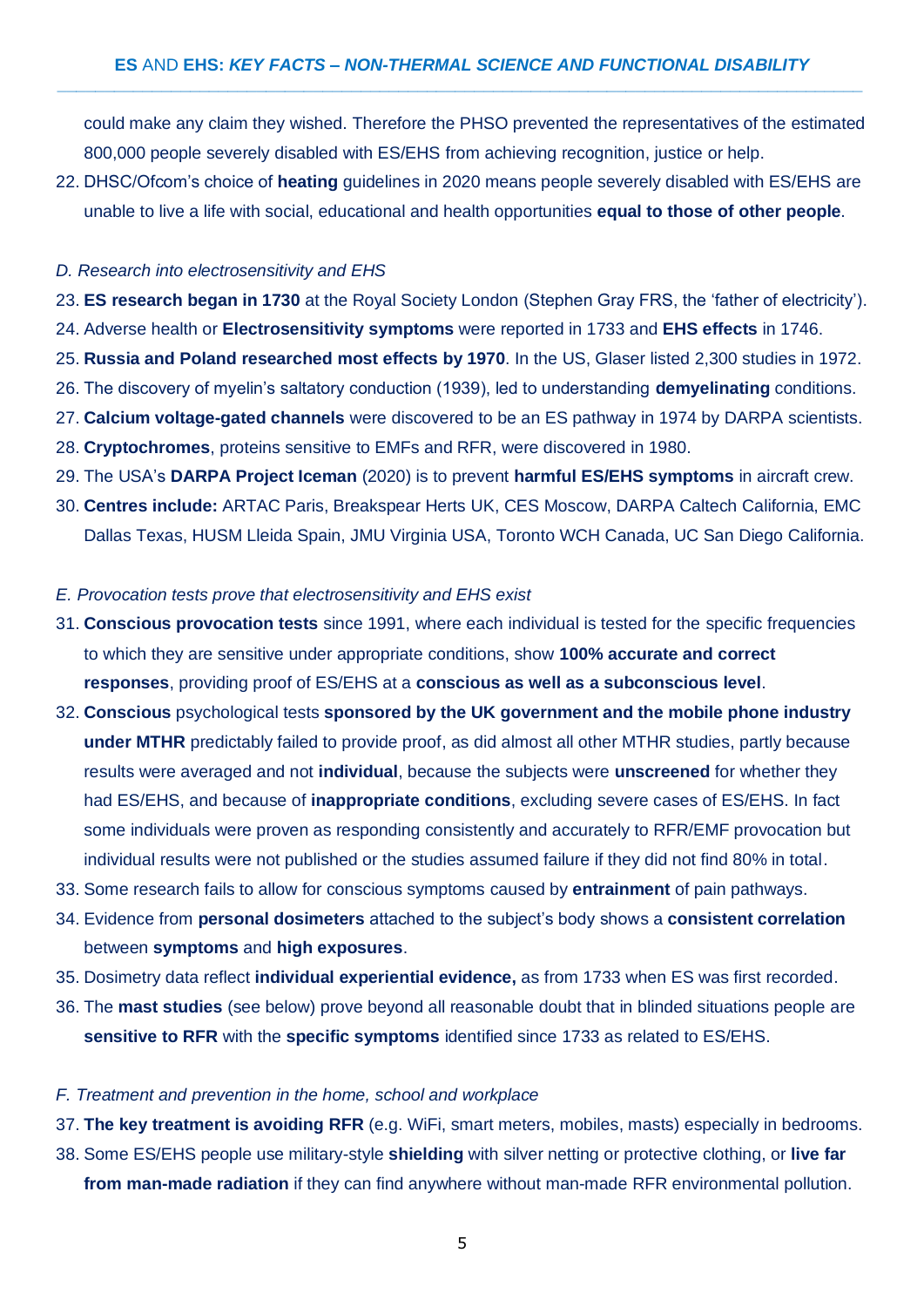- 39. Since 2006, **UK employers** have **removed and banned Wifi, mobile phones, etc.,** for ill health and functional disability in people with ES/EHS (Health & Safety At Work Act 1974, Equality Act 2010).
- 40. **UK tribunals/courts have recognised EHS as a disability** and awarded compensation (2012 on). They have also **fined employers** making accommodations for people with EHS **too slowly**.
- 41. In 2013 an Australian court compensated a person with EHS for **aggravation of his ES symptoms** caused by the employers' Wifi and computers and the employer's **failure to protect** its employee.
- 42. In 2021 Russia **banned educational use of mobile phones and Wiif in schools, at home and elsewhere, and masts near schools.** There are bans in China, Cyprus, France, Israel, Spain etc.
- 43. **Trade Unions** in the UK state that **carcinogens**, like RFR/EMFs, should be **avoided** in the workplace.
- *G. Phone and radio masts: ES/EHS symptoms and cancers at non-thermal levels*
- 44. **Increased cancers** were first found within 2 miles of a **radio mast** at **non-thermal levels** in 1994.
- 45. In 2001 a court in Geneva ordered a phone mast to be **dismantled** and financial compensation given to nearby residents.
- 46. **ES/EHS symptoms** near **mobile phone masts** at **non-thermal levels** were first published in 2002.
- 47. **Increased cancers**, at **over ten times** for women, were found close to **mobile phone masts** (2004).
- 48. The Italian Supreme Court ordered Vatican Radio to **compensate** the town of Cesano for leukaemia cases caused by its masts (2011).
- 49. In 2019 a mast near a US school was **removed** after 4 pupils and 3 teachers had cancer within 3 years.
- 50. A Dutch appeal court in 2020 recognised a person with EHS living 350 metres away and out of sight a planned mast as an **interested party** who should be involved in decisions on planning for masts.
- 51. **Local Councils** must **'improve public health'** (NHS Act 2006; NPPF 2019: 8b, 91, 92, cf.116).
- *H. Cancer from non-thermal RFR and EMFs*
- 52. It has been known, since 1953, that **RFR causes cancer** and, since 1979, that **EMFs cause cancer** at **non-thermal levels.**
- 53. **The International Agency for Research on Cancer** (**IARC,** part of the WHO) classified EMFs, ELF and RFR, as **class 2B possible human carcinogens** (2001 and 2011) at **non-thermal levels**.
- 54. Experts say (since 2013) RFR should be **reclassified as a class 1 certain human carcinogen**.
- 55. The \$30 million US NTP study (2018), requested by the FDA to see if mobile phones cause cancer, found 'clear evidence', their highest category, **confirming non-thermal mobile phones cause cancer**.
- 56. The Ramazzini study (2018) confirmed that **non-thermal mobile phone masts cause cancer**.

## *I. Mechanisms for non-ionising radiation, like ionising, causing cancer etc.*

- 57. RFR has biological **non-thermal effects** (shown in 1930).
- 58. **Non-thermal effects of RFR are primary** and **cumulative**, with heating secondary (established 1936).
- 59. RFR/EMFs can cause cancer without heating, but ≥ 0.1<sup>°</sup> heat increase does not always cause cancer.
- 60. **Non-ionising RFR and EMFs** can cause **oxidative stress, DNA damage, cancer** and **ES/ EHS**.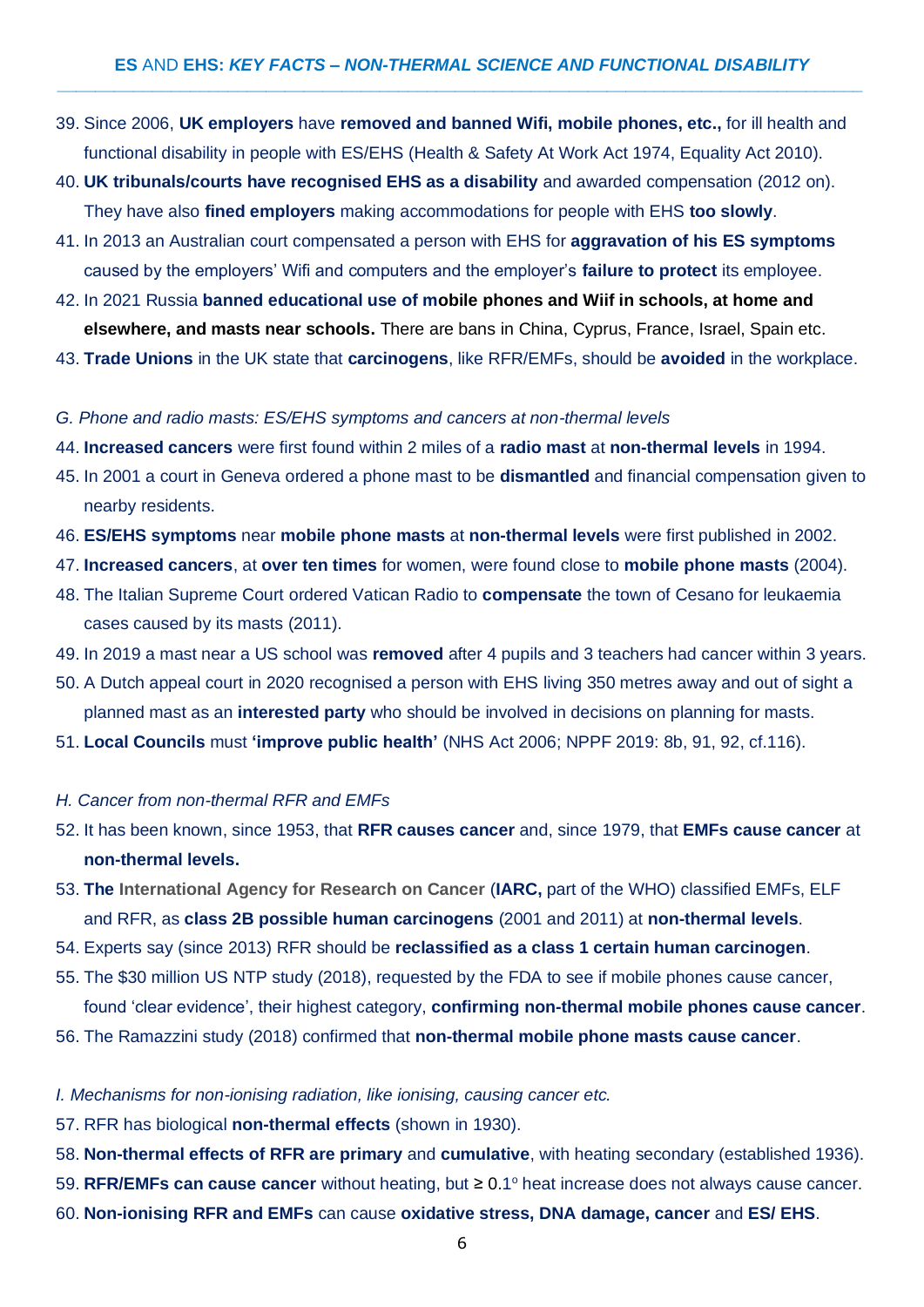**RFR/EMFs**, like other **non-ionising carcinogens**, e.g. dioxins, smoking and viruses, do not break chemical bonds but can still cause cancer **directly**, or **indirectly** by restricting repair DNA mechanisms. Only about **1%** of cancer deaths are caused by **ionising** radiation, and **99% by non-ionising causes**.

- 61. Ionising (1992) and **non-ionising** radiation (2019) damage nearby cells through the **Bystander Effect**.
- 62. Ionising (1992) and **non-ionising** radiation (2014) damage cell division through **Genomic Instability**.
- 63. **Photon effects** differ between **non-ionising** and ionising radiation. For RFR, **photon density** and **coherence, not energy levels,** cause **biological effects**, as with **pulsed microwaves** inducing electric currents leading to **membrane depolarisation** below ionising photon energy levels (1966).
- 64. **Eyes are sensitive to EMFs**. Human retinas perceive a **single photon of non-ionising non-thermal visible light**. 1 Watt of RFR produces 500,000 times more **non-ionising photons** than 1 Watt of visible light. They have **similar non-thermal energy levels** and cause non-thermal **biological effects**.
- 65. Non-ionising radiation causes biological effects through **coherence, resonance** and the **Radical Pair Mechanism** (RPM) as in spin chemistry (discovered 1960s). It is based on the **Zeeman Effect** (1896), where magnetic fields alter pairs of free radicals, similar to the Stark Effect (1913) with electric fields.
- 66. The RPM explains magnetic navigation in animals, e.g. through **cryptochrome proteins** in the eye.
- 67. **Pulsed** microwaves, as used by mobile phones, Bluetooth, Wifi and smart meters, cause greater and more widespread adverse health effects than **continuous** microwaves (discovered 1959, for cataracts). **Pulsed RFR** causes t**innitus** or **microwave hearing** (observed before 1945 and proved 1961).
- 68. RFR has **cumulative** and therefore **long-term non-thermal adverse health effects** (proved experimentally in 1959), as well as acute short-term effects and **delayed** effects (shown in 1932). Therefore the only scientific and protective guidelines are **long-term** and **non-thermal**.

## *J. Guidelines: long-term non-thermal (1935) and short-term heating (1953)*

- 69. **Non-thermal non-ionising RFR limits** were the first non-ionising/ionising guidelines (1935, USSR).
- 70. **IGNIR** (International Guidelines on Non-Ionising Radiation), Bioinitiative, EUROPAEM and Seletun, are **long-term** and **non-thermal** to prevent **all** ill health, not just ICNIRP's short-term heating effects.
- 71. The **vast majority of involved scientists** have asked the WHO/ICNIRP to accept non-thermal effects.
- 72. **Appeal Court judges in the USA** in 2021 'hammered' the Federal Communications Commission (FCC) for **still denying non-thermal effects.**
- 73. **Ofcom,** similar to the USA's FCC as a telecommunications regulator and responsible for applying health and safety standards, follows ICNIRP based on unscientific and misleading advice from the DHSC and its agencies UKHSA/PHE, whose employees are members of the industry 'front' ICNIRP.
- 74. **The ICNIRP** is a **private** single-minority-viewpoint **cartel**, still based on Schwan's 1953 invalid heating limit regarded by the US coordinator as **arbitrary** in 1957, especially for omitting chronic effects.
- 75. ICNIRP's averaged short-term heating limits **support the RFR industry** but **explicitly exclude longterm and non-thermal effects** like cancers and ES/EHS.
- 76. DHSC/UKHSA/PHE uses COMARE, like AGNIR, as a '**front'** committee to protect high radiation levels.
- 77. The **European Union Parliament** in 2008 voted ICNIRP's short-term heating guidelines as **obsolete**.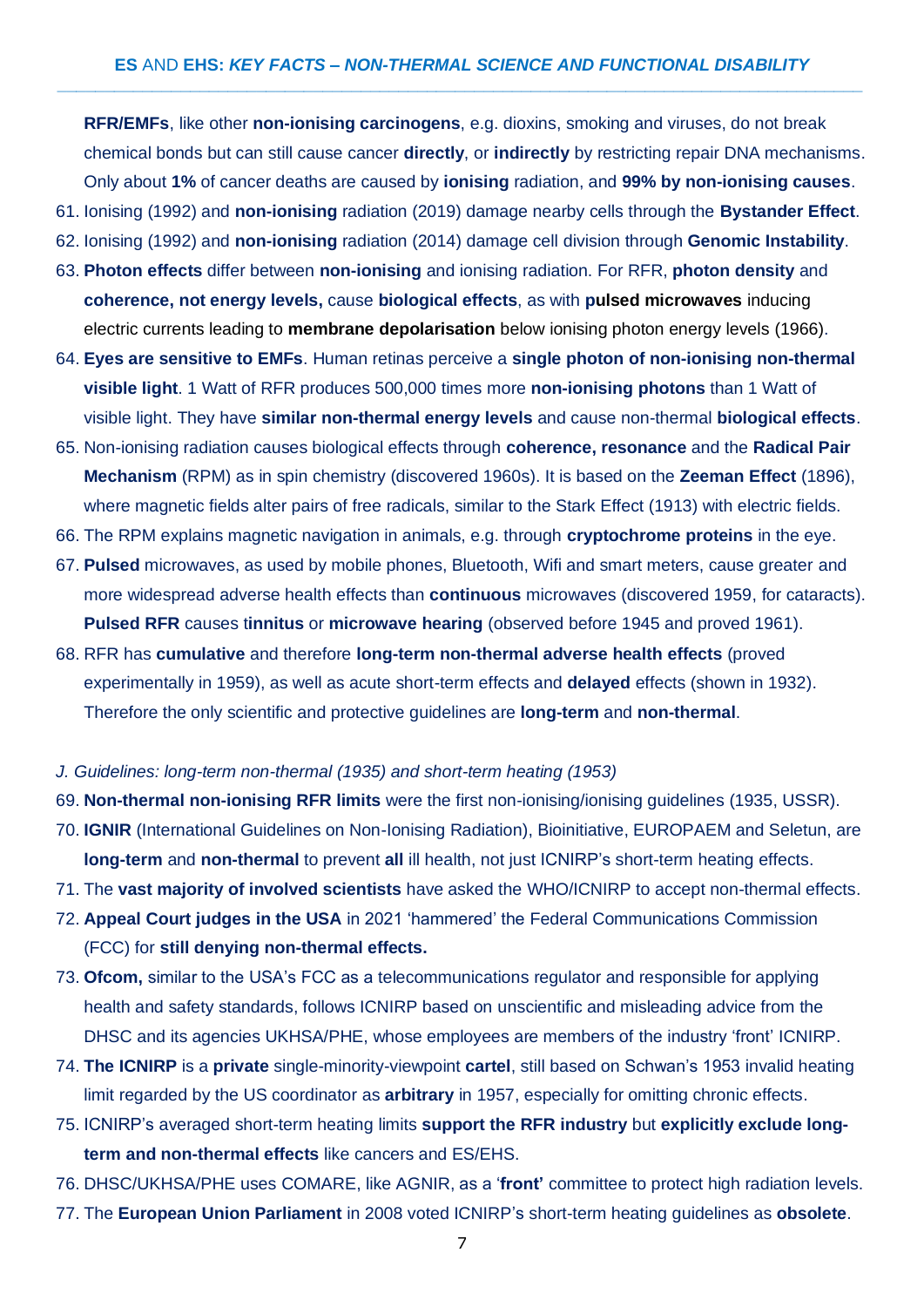- 78. **The Council of Europe Parliamentary Assembly** voted for a **0.2 V/m limit** in 2011 (ICNIRP 134 V/m)**.**
- 79. Although **ICNIRP** (2002) and **ANSI** (1966) accept that **people are harmed by RFR below their heating limits,** ICNIRP expected **individual states** to adopt the appropriate **non-thermal guidelines** for such people instead of its own heating guidelines. ICNIRP admitted that, given the numbers of people with ES/EHS, it may be easier for the state to adopt long-term non-thermal guidelines for the whole population. **The UK has not yet carried out** this ICNIRP recommendation.
- 80. ICNIRP was adopted in 1992 as an agency of the World Health Organization (WHO) and the WHO delegates setting its RFR and EMF guidelines to ICNRIP. However, the WHO has been in **legal subservience** to the IAEA **radiation industry** since 1959. Therefore ICNIRP operates in effect as single and minority viewpoint cartel like a 'front' for the radiation industry and lacks independence.
- 81. This lack of independence by ICNIRP was recognised by the Court of Appeal of Turin in 2020 when upholding a case which found that a mobile phone caused a brain tumour. The Court stated that **studies by members of ICNIRP** should be given **less weight** than **independent** studies showing nonthermal effects because of ICNIRP's conflict of interests.
- 82. Although non-thermal effects were proved primary in 1930, where non-thermal RFR caused adverse health effects but heat without RFR did not, ICNIRP still stated in 2021 that its guidelines are based on only 'the thermal effects'. It wrongly claimed that 'The lowest exposure levels that can cause adverse health effects are due to thermal mechanisms', a **hypothesis long disproved in numerous studies** since 1930 and by the established majority-viewpoint science which accepts non-thermal effects, as shown by the WHO/IARC's classification of EMFs and RFR as 2B carcinogens based on non-thermal evidence. In 1957 US regulators called Schwan's 1953 heating limit 'arbitrary' and unscientific, but this is still used by ICNIRP.
- 83. **RNCNIRP** (Russia National Committee, established 1997) has highlighted the unscientific and unprotective nature of ICNIRP's guidelines. RNCNIRP, unlike ICNIRP, accepts the **established longterm and cumulative non-thermal effects, including modulation.** Its aim is to prevent cancer and ES/EHS and to protect children. Russia **bans** educational use of mobiles and Wifi at school, home, etc.
- 84. ICNIRP has **not yet** proposed the **long-term non-thermal guidelines** which would protect all people from **established non-thermal effects**, such as ES/EHS, cancers and infertility.

| <b>Background Level, Non-thermal and Heating Guidelines:</b><br>Electric Fields, applicable to all health effects (Volts per metre; V/m) |                                       |                           |                                           |                                          |               |     |  |  |  |
|------------------------------------------------------------------------------------------------------------------------------------------|---------------------------------------|---------------------------|-------------------------------------------|------------------------------------------|---------------|-----|--|--|--|
| <b>Back-</b>                                                                                                                             | <b>Majority mainstream guidelines</b> |                           |                                           | <b>Minority unscientific guidelines</b>  |               |     |  |  |  |
| ground                                                                                                                                   |                                       |                           | Long-term (and short-term)                | Short-term only                          |               |     |  |  |  |
| (safe)                                                                                                                                   |                                       | Non-thermal (and heating) |                                           | <b>Heating only</b>                      |               |     |  |  |  |
| <b>levels</b>                                                                                                                            |                                       | Peak (and averaged)       |                                           | Averaged over 6 or 30 minutes            |               |     |  |  |  |
|                                                                                                                                          |                                       |                           | Origin: majority scientific evidence      | Origin: Schwan's arbitrary claim of 1953 |               |     |  |  |  |
|                                                                                                                                          |                                       |                           | <b>Protection against EHS and Cancers</b> | No protection against EHS and Cancers    |               |     |  |  |  |
| V/m                                                                                                                                      | <b>Date</b>                           |                           | V/m                                       | <b>Date</b>                              |               | V/m |  |  |  |
| 0.000001                                                                                                                                 | 2018                                  | <b>IGNIR</b>              | $*0.02 - 0.002$                           | 2020                                     | <b>ICNIRP</b> | 134 |  |  |  |
| *Children, pregnant women, people with electromagnetic hypersensitivity, the elderly, the sick                                           |                                       |                           |                                           |                                          |               |     |  |  |  |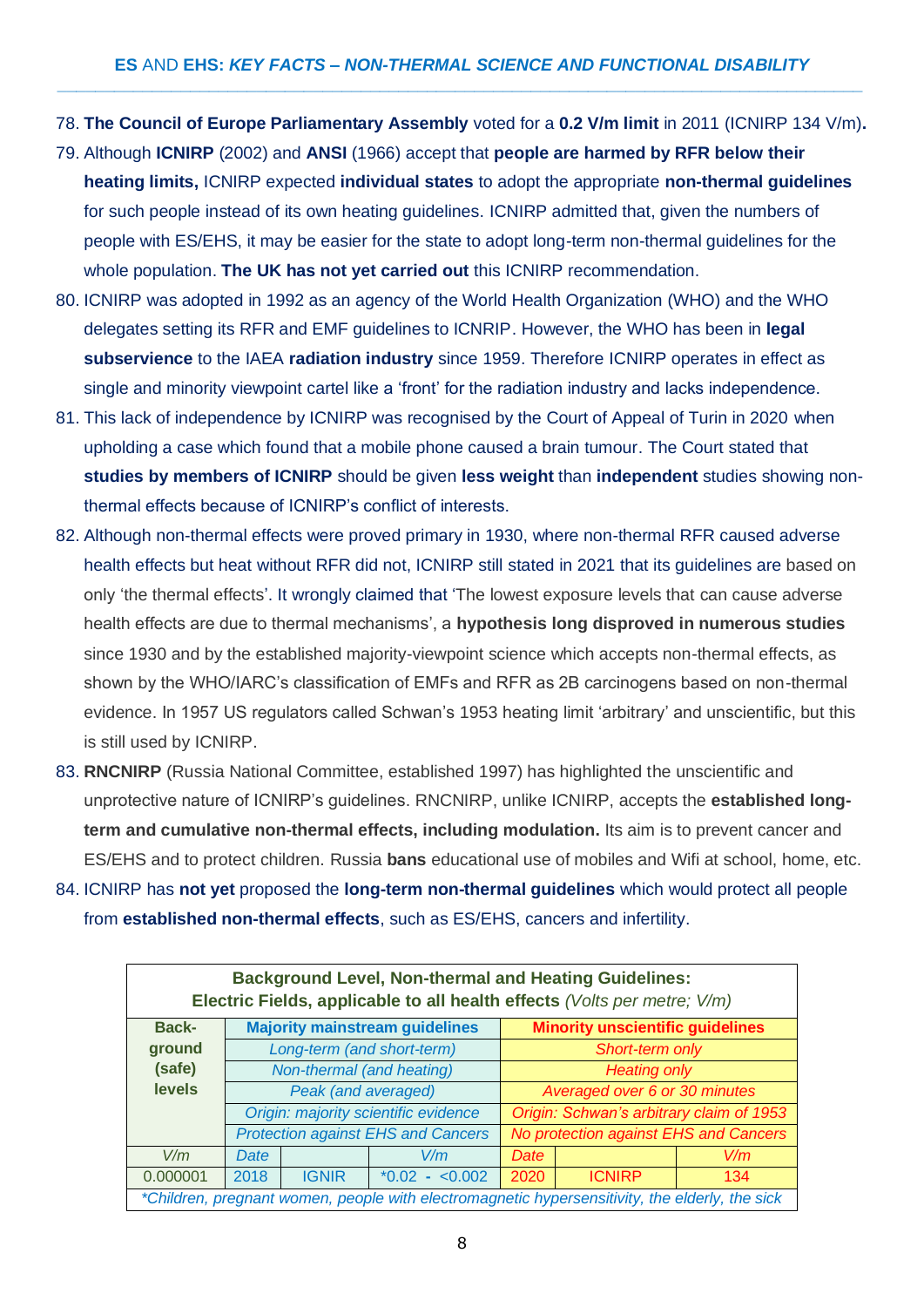

*LONG-TERM AND NON-THERMAL (AND HEATING) GUIDELINES: Bioinitiative Report 2012 EUROPAEM 2016 EMF Guidelines IGNIR: International Guidelines on Non-Ionising Radiation 2018 SHORT-TERM HEATING-ONLY GUIDELINES BASED ON SCHWAN'S* 

*ARBIRTARY AND INVALIDATED HYPOTHESIS OF 1953 ICNIRP: International Commission on Non-Ionizing Radiation Protection 2020*

- 85. RFR/EMF **meters** are essential for everyone to **check levels** to ensure their health and safety. Many simple battery-operated pocket-sized detection meters are available, typically costing £100 to £200.
- 86. **SAR** (Specific Absorption Rate), a **heating metric** still used by the RFR industry for e.g. mobile phones, is irrelevant to long-term non-thermal and cumulative effects, such as cancers and other symptoms like ES/EHS. It has been established by US DARPA scientists since 1974 that, via one of many pathways, RFR/EMFs act directly on voltage-gated channels in cell membranes. Current knowledge suggests that this rapid effect depends more on ionic depolarisation through, for instance, magnetic fields and resonance than a sudden increase of 1° or more of heat.
- 87. SAR as a **heating metric is irrelevant to the non-thermal effects** like cancers and ES/EHS since it:
	- (a) measures only **short-term (6 or 30 min.) heating**, not established long-term non-thermal effects;
	- (b) uses **plastic dummies** filled with a homogenous liquid to represent a **healthy young adult male** from among US army recruits; even for short-term heating it omits children, pregnant women, the elderly, the sick and those with long-term immune and inflammatory conditions and ES/EHS.
	- (c) uses only a **single source**, not a synergy with other RFR/EMF and chemical pollution.

## *K. Therapeutic and beneficial effects of non-thermal RFR/EMFs*

- 88. It is wrong to claim, like ICNIRP, that only heating from RFR/EMFs causes health and biological effects, not non-thermal RFR/EMFs. Numerous **therapeutic procedures** now in common use in hospitals across the world depend on **non-thermal health and biological effects.**
- 89. Many hospitals are well aware of the **risks of ES symptoms** for **people sensitive to RFR/EFMs** from **therapeutic and beneficial investigative devices**. These include the powerful magnets of MRI